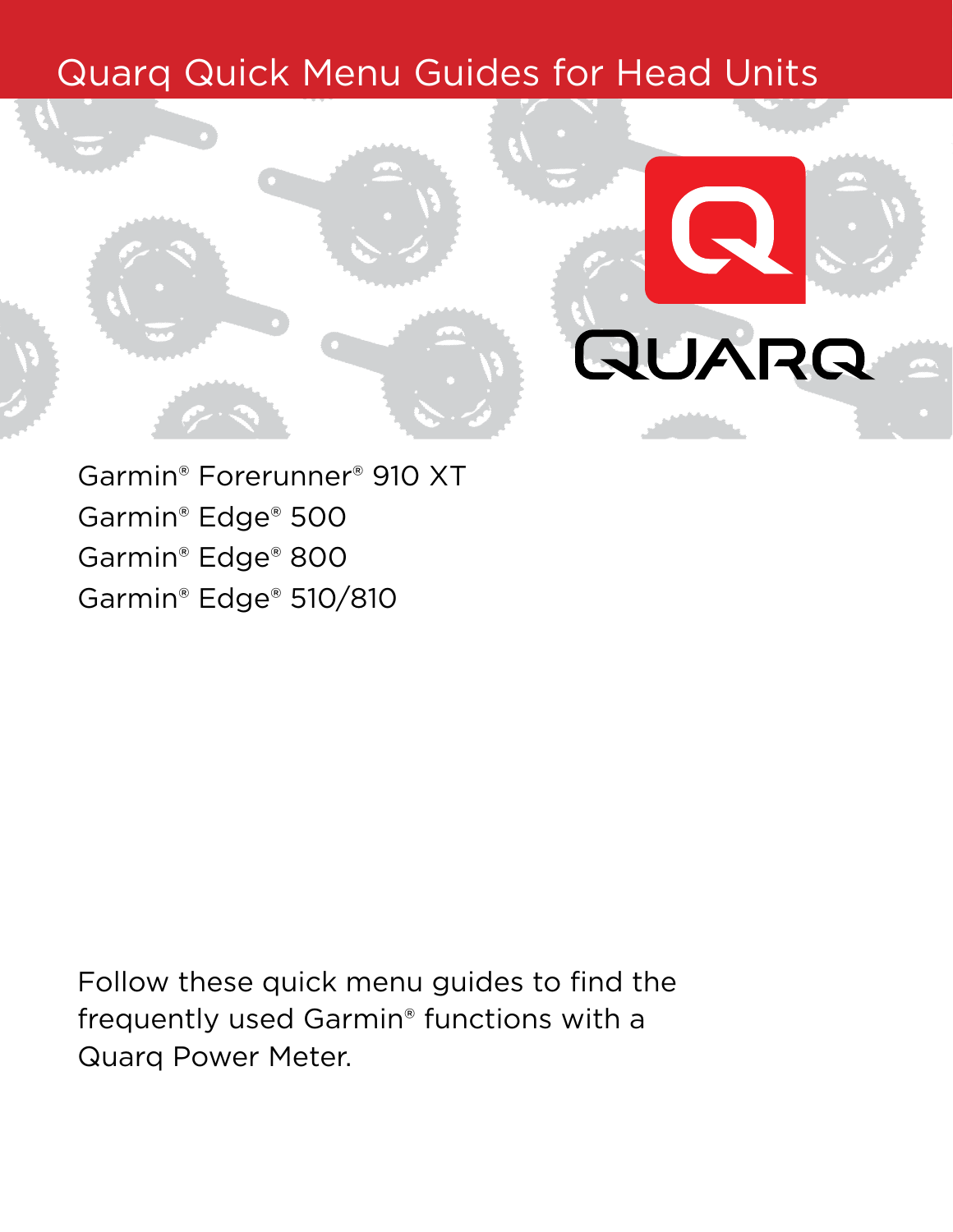# **Garmin**® **910XT**



**Menu**

History Training GPS Settings

Bike Settings System User Profile About Forerunner **System**

Language Tones and Vibration Display Map Time Units Weight Scale ANT+ Fitness Equipment Data Recording Data Transfer Initial Setup

## **Data Recording**

*Record Data Points* Smart Recording Every Second

**Data Fields**

#### **Menu**

History **Training** GPS Settings

Bike Settings System User Profile About Forerunner

**Settings**

#### **Bike Settings**

Data Fields Auto Lap Auto Pause Auto Scroll Data Averaging Heart Rate Bikes Bike 1 Virtual Partner Pace/Speed

#### **Data Fields**

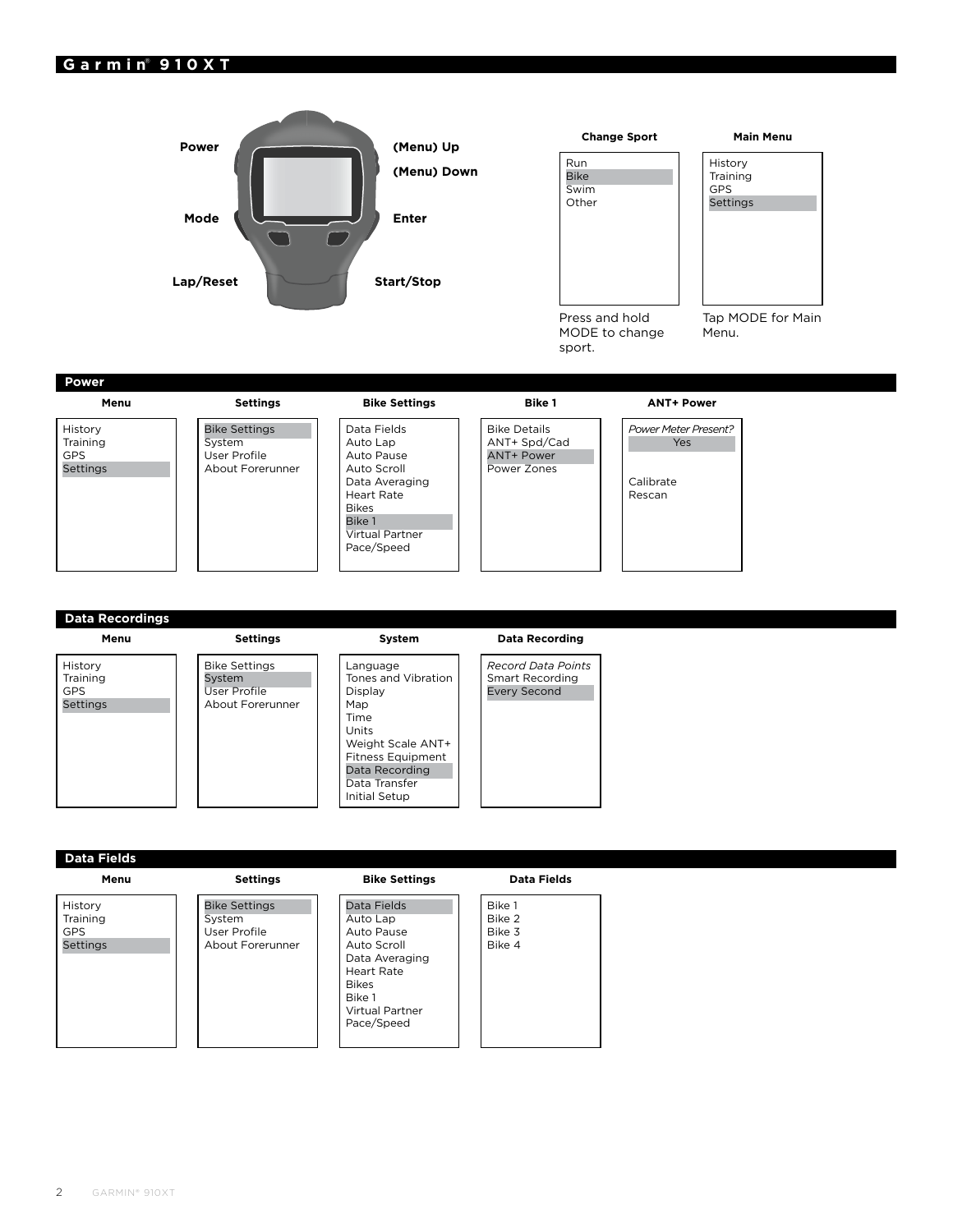| Menu              | <b>Settings</b>          | System                           | <b>System Setup</b>     | Languages                 |
|-------------------|--------------------------|----------------------------------|-------------------------|---------------------------|
| History           | <b>Bike Settings</b>     | Language                         | Select a language       | English                   |
| Training          | System                   | Tones and Vibration              |                         | Francais                  |
| <b>GPS</b>        | <b>User Profile</b>      | Display                          | Λ                       | Espanol                   |
| Settings          | About Forerunner         | Map                              | English                 | Deutsch                   |
|                   |                          | Time                             | $\vee$                  | Italiano                  |
|                   |                          | Units                            |                         | Svenska                   |
|                   |                          | Weight Scale ANT+                |                         | Dansk                     |
|                   |                          | <b>Fitness Equipment</b>         | $\frac{N}{v}$ to change | Norsk                     |
|                   |                          | Date Recording                   | Enter to select         | Portugues                 |
|                   |                          | Data Transfer                    |                         |                           |
|                   |                          |                                  |                         |                           |
|                   |                          | Initial Setup                    |                         |                           |
| <b>Heart Rate</b> |                          |                                  |                         |                           |
| Menu              | <b>Settings</b>          | <b>Bike Settings</b>             | <b>Heart Rate</b>       | <b>ANT+ HR</b>            |
| History           | <b>Bike/Run Settings</b> | Data Fields                      | ANT+ HR                 | <b>Heart Rate Monitor</b> |
| Training          | System                   | Auto Lap                         | <b>HR Zones</b>         | Yes/No                    |
| <b>GPS</b>        | User Profile             | Auto Pause                       | <b>Display</b>          |                           |
| <b>Settings</b>   | About Forerunner         | Auto Scroll<br><b>Heart Rate</b> |                         | Rescan                    |

Sensor Details

# **Multi-Sport**

**Menu** History Training GPS Settings 1. Swim 2. Bike 3. Run **Training** Run Alerts Workouts Courses Virtual Racer Auto Multisport

# **Multisport**

Foot Pod Virtual Partner Pace/Speed

<Add Sport> Start Multisport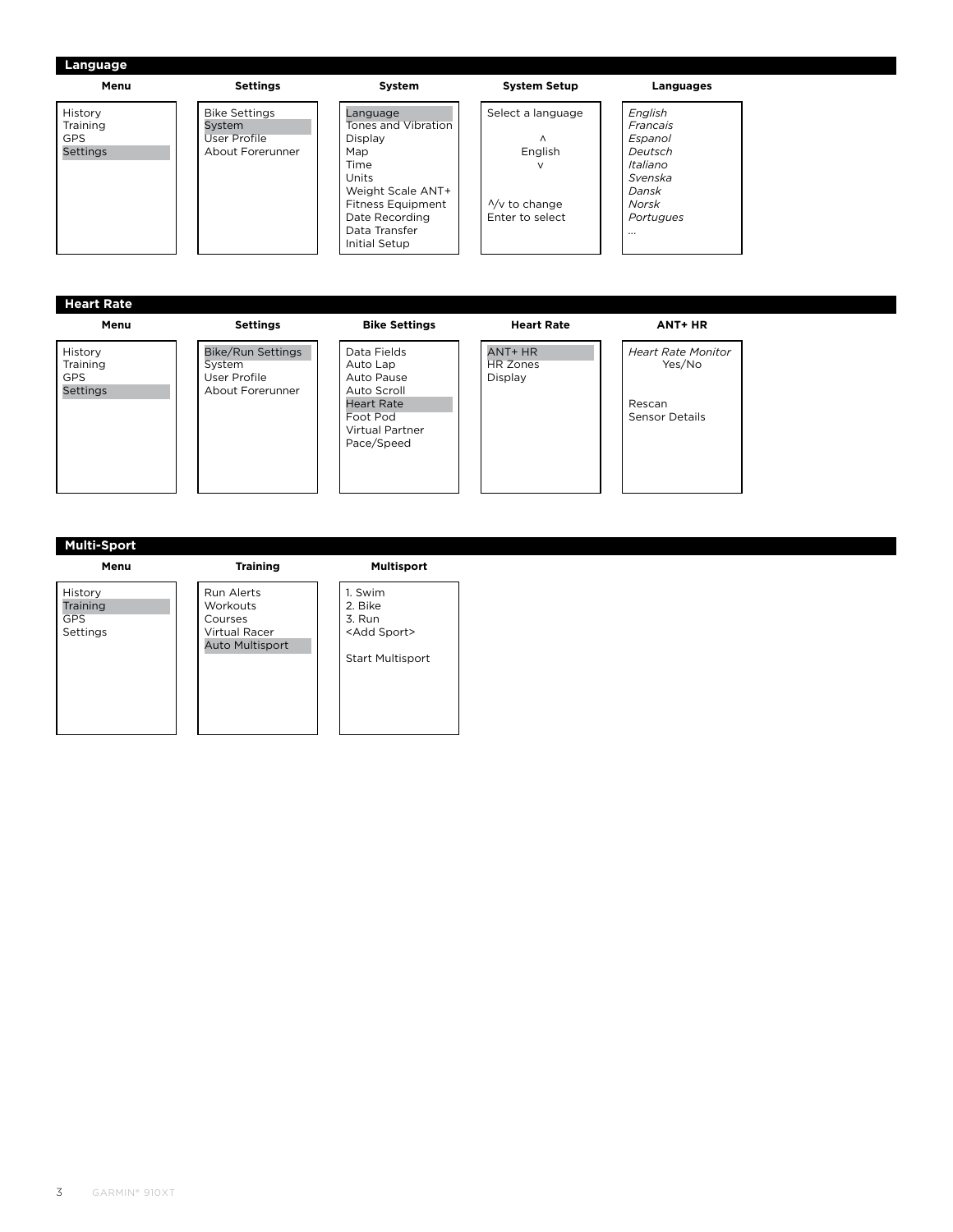# **Garmin**® **Edge**® **500**



**Power**

**Menu** History Training

**Settings** Bike Settings System User Profile About Edge

| <b>Bike Settings</b>                                                                                 |
|------------------------------------------------------------------------------------------------------|
| Data Fields<br><b>Bike 1</b>                                                                         |
| Auto Lap<br>Auto Pause<br>Auto Scroll<br>Data Recording<br>Start Notice<br>Heart Rate<br>Speed Zones |
|                                                                                                      |

**Bike 1** Bike Details ANT+ Spd/Cad ANT+ Power Power Zones

#### **ANT+ Power**

*Power Meter Present?* Yes Calibrate Rescan Sensor Details

# **Data Recordings**

System

# **Menu** History Training GPS Settings

**Settings** Bike Settings User Profile About Edge

#### **Bike Settings**

Data Fields Bike 1 Auto Lap Auto Pause Auto Scroll Data Recording Start Notice Heart Rate Speed Zones

#### **Data Recording**

*Cadence* Non-Zero Avg. Zero Avg. *Power* Non-Zero Avg. Zero Avg.

*Data Recording* Smart Recording Every Second

### **Data Fields**

**Menu**

History Training GPS **Settings**  **Settings**

Bike Settings System User Profile About Edge

#### **Bike Settings**

| Data Fields         |
|---------------------|
| Rike 1              |
| Auto Lap            |
| Auto Pause          |
| Auto Scroll         |
| Data Recording      |
| <b>Start Notice</b> |
| Heart Rate          |
| Speed Zones         |
|                     |

#### **Data Fields**

Page 1 Page 2 - On Page 3 - On **Workouts** 

GPS Settings

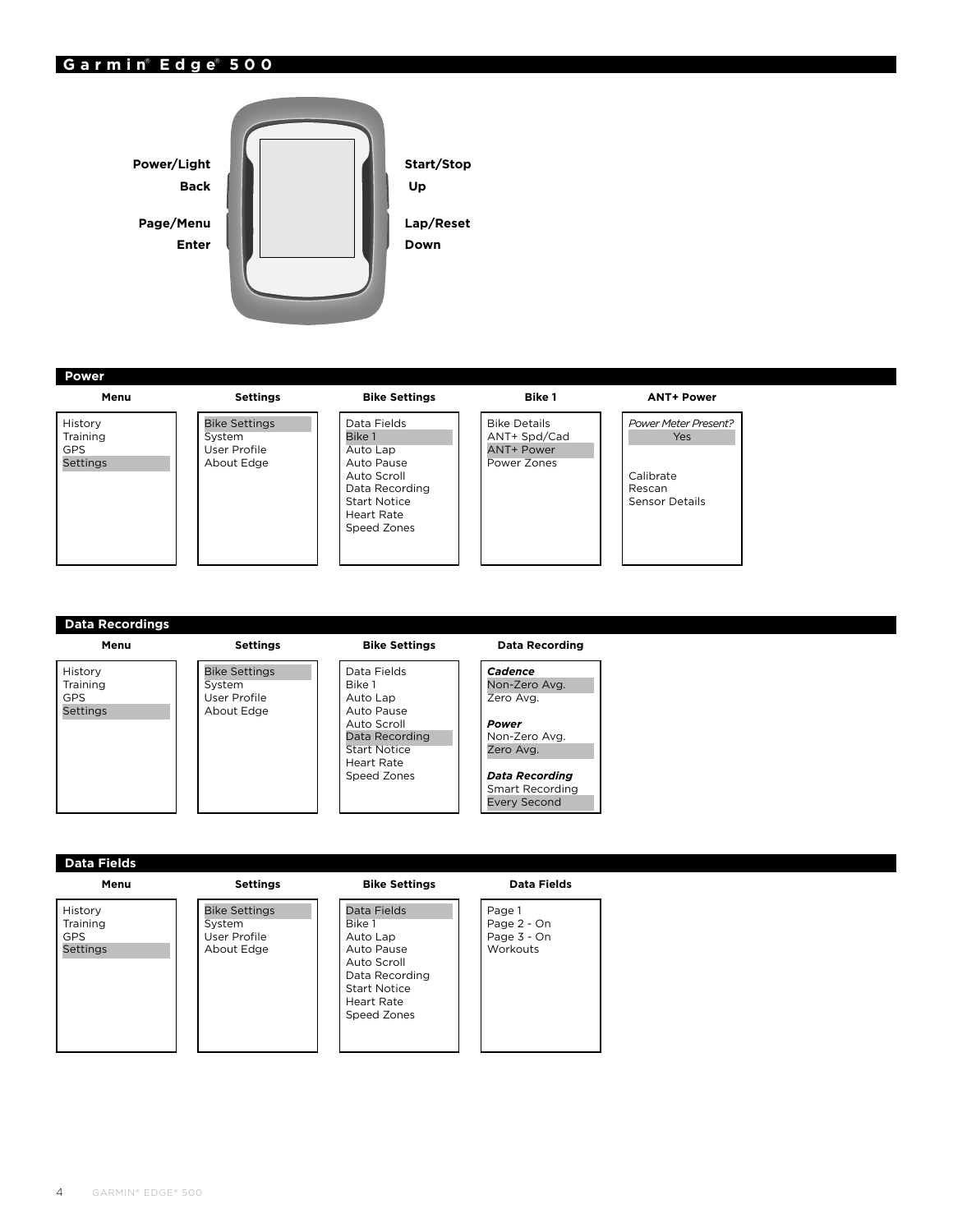| Menu                                                 | <b>Settings</b>                                                     | System                                                                                    | <b>System Setup</b>                                                                           | Languages                                                                                                         |
|------------------------------------------------------|---------------------------------------------------------------------|-------------------------------------------------------------------------------------------|-----------------------------------------------------------------------------------------------|-------------------------------------------------------------------------------------------------------------------|
| History<br>Training<br><b>GPS</b><br><b>Settings</b> | <b>Bike Settings</b><br>System<br><b>User Profile</b><br>About Edge | Tones<br><b>Display</b><br>Auto Power Down<br><b>System Setup</b><br><b>Initial Setup</b> | Select a language<br>$\wedge$<br>English<br>$\vee$<br>$\sqrt{v}$ to change<br>Enter to select | English<br>Francais<br><b>Espanol</b><br>Deutsch<br><b>Italiano</b><br>Svenska<br>Dansk<br>Norsk<br>Portugues<br> |
| <b>Heart Rate</b>                                    |                                                                     |                                                                                           |                                                                                               |                                                                                                                   |
| Menu                                                 | <b>Settings</b>                                                     | <b>Bike Settings</b>                                                                      | <b>Heart Rate</b>                                                                             | ANT+ HR                                                                                                           |
| History<br>Training<br><b>GPS</b><br><b>Settings</b> | <b>Bike Settings</b><br>System<br>User Profile                      | Data Fields<br>Bike 1<br>Auto Lap                                                         | ANT+ HR<br><b>HR Zones</b>                                                                    | <b>Heart Rate Monitor</b><br>Yes/No                                                                               |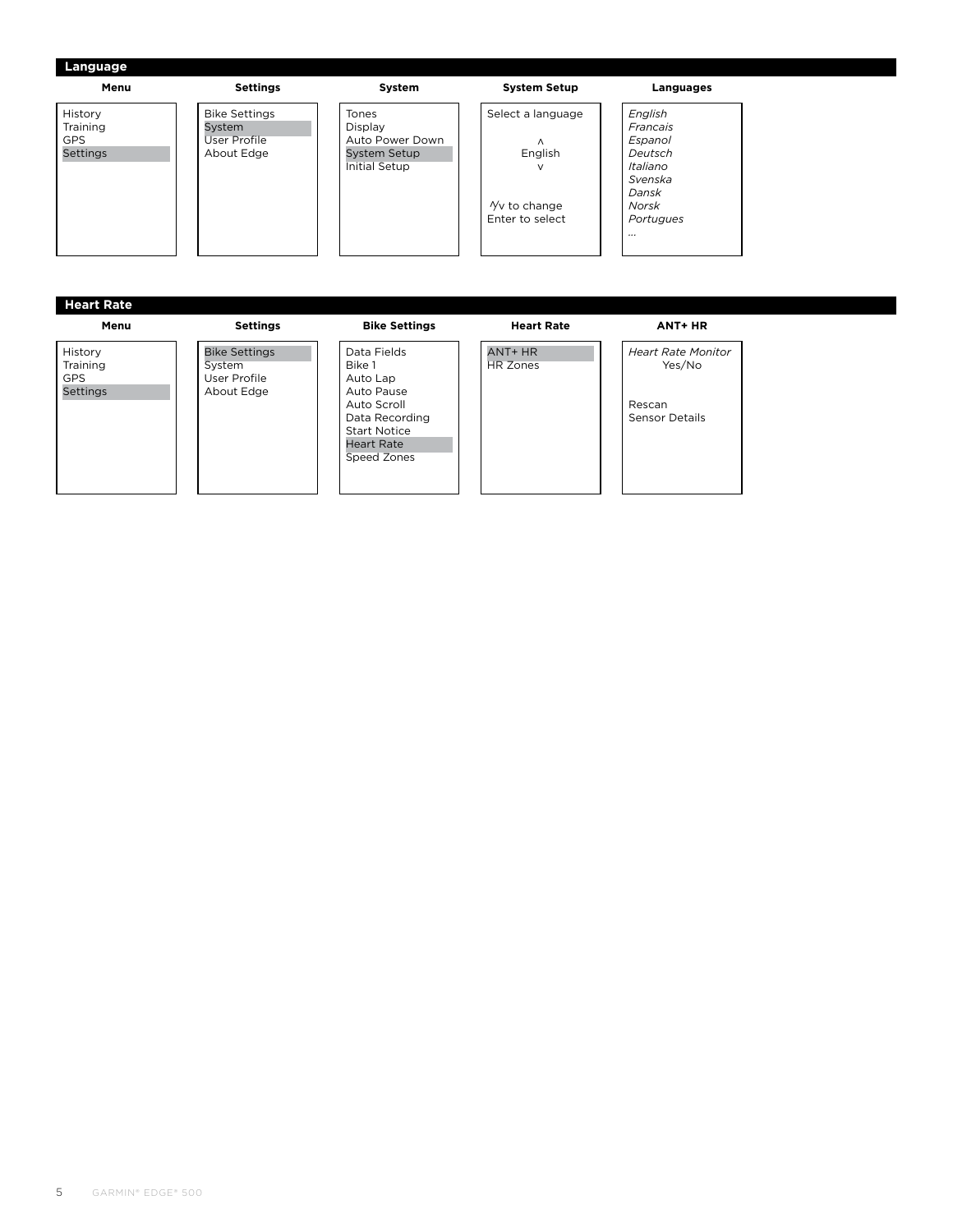# **Garmin** ® **Edge**® **800**



## **Power**



| Power         |
|---------------|
| Power Meter   |
| Yes           |
|               |
| Calibrate     |
| Rescan        |
| Sensor Detail |
|               |
|               |

# **Data Recordings Touch Menu**



| Menu                                              |  |
|---------------------------------------------------|--|
| Bike Settings<br>System                           |  |
| User Profile<br><b>Weight Scale</b><br>About Edge |  |
|                                                   |  |

| GPS                 |
|---------------------|
| Display             |
| Map                 |
| Routing             |
| Data Recording      |
| Units               |
| <b>System Setup</b> |
| Initial Setup       |
|                     |

**System**

### **Data Recording**

# Record To Internal Storage Recording Interval 1 Sec Data Averaging

#### **Data Averaging**

Cadence Do Not Include Zeros Power Include Zeros

# **Data Fields**

#### **Touch Menu**





**Menu**

#### **Bike Settings**

Training Pages Bike Profiles Auto Lap Auto Pause Auto Scroll Start Notice Heart Rate

#### **Training Pages**

Timer Pages Virtual Partner Elevation Weight Scales Lap Summary

# **Pages**

User Defined Course Timer Workout Timer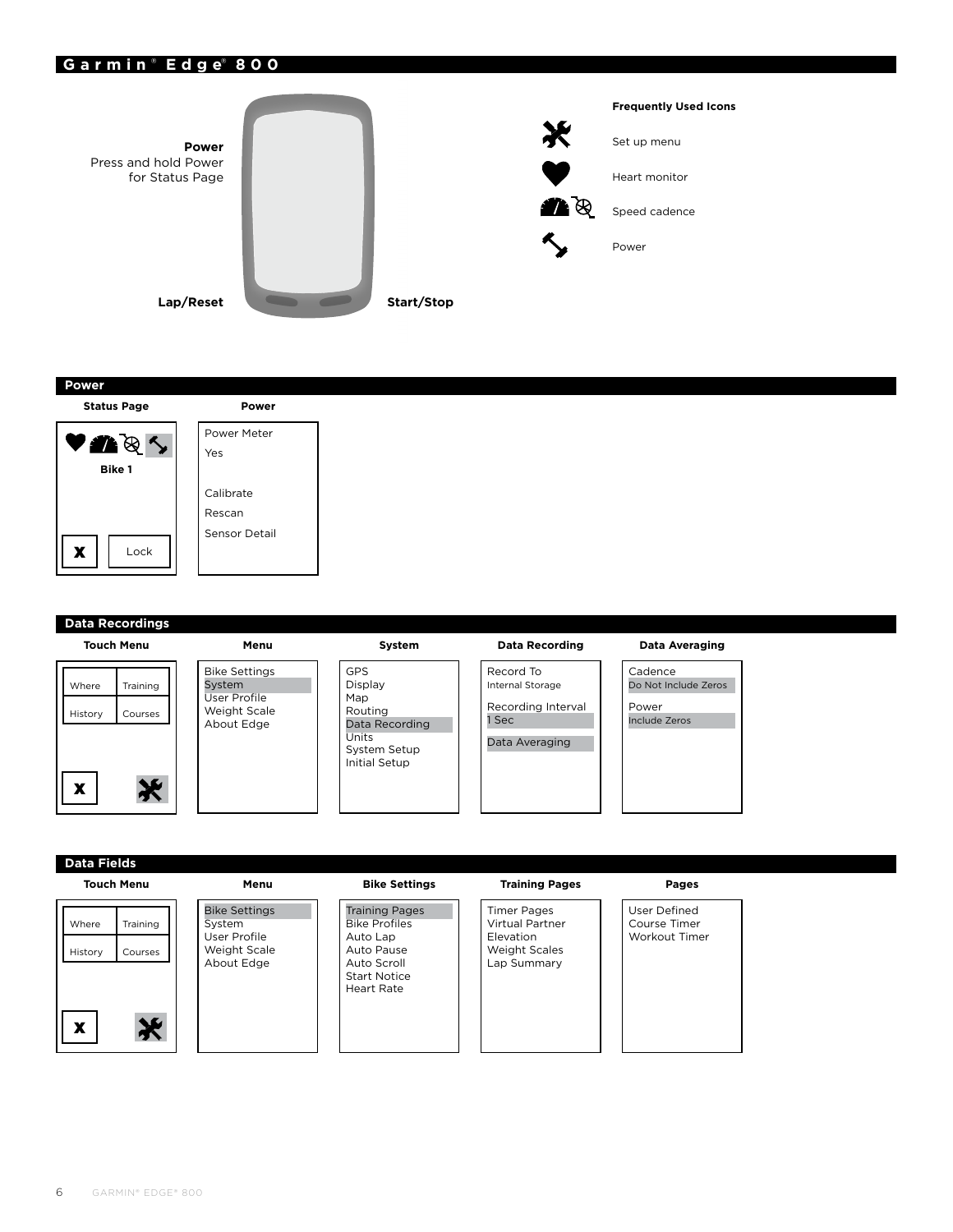#### **Touch Menu Menu System System Setup Languages** GPS Bike Settings Language English Where Training System Display English Hrvatski User Profile Map **Tones** Cesky Weight Scale Routing On/Off Dansk History Courses Data Recording Nederlands Time Format About Edge Units 12h/24h Suomi Auto Power Down Francais System Setup On/Off Deutsch Initial Setup ☀ x

# **Speed / Cadence**



| <b>Speed Cadence</b> |
|----------------------|
| Speed Cadence        |
|                      |
|                      |
| Calibrate            |
| Rescan               |
| Sensor Detail        |
|                      |
|                      |

# **Heart Rate**

**Ride**



# **Heart Rate** Heart Rate Monitor Calibrate Rescan Sensor Detail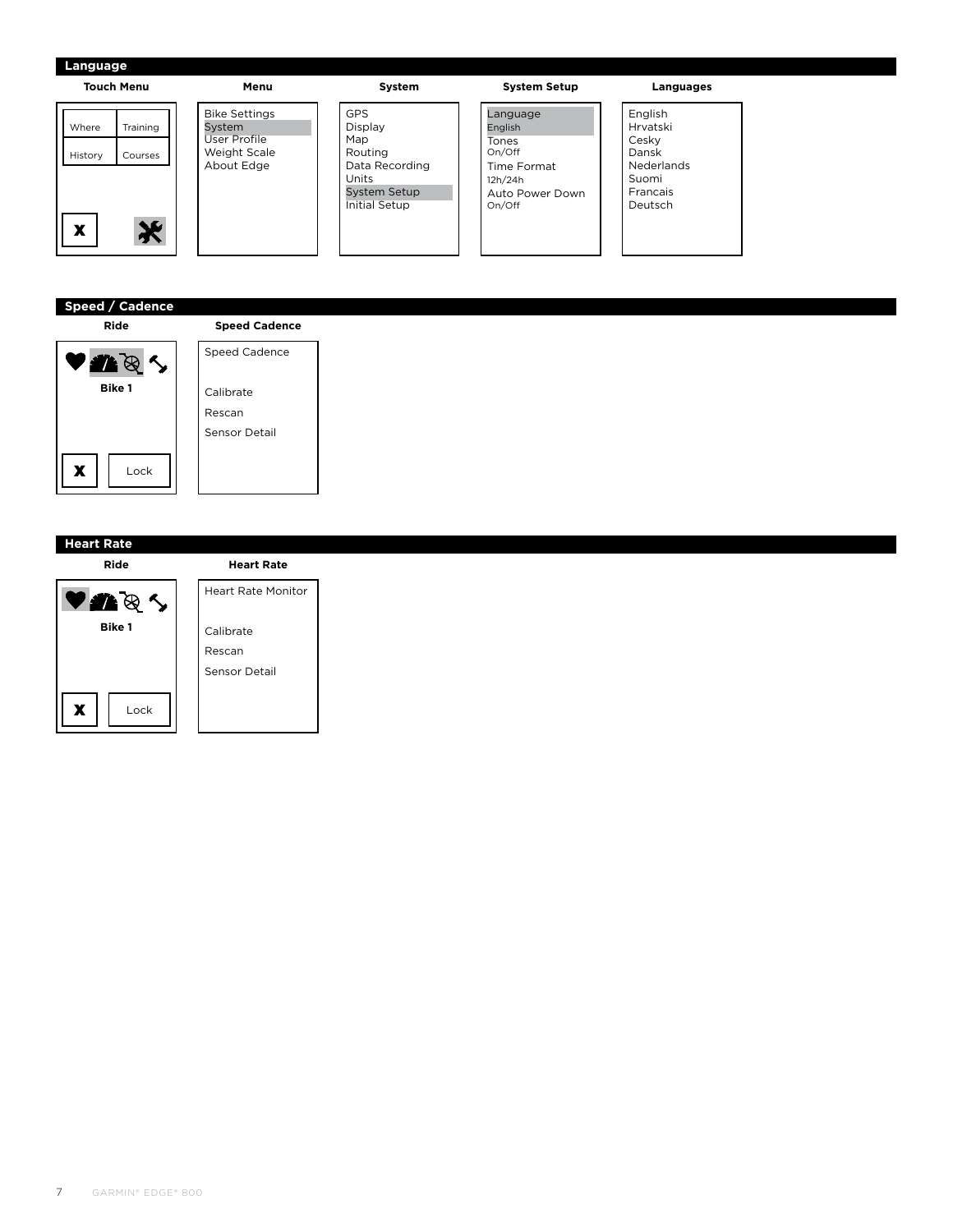# **Garmin** ® **Edge**® **510 & 810**



## **Power**



# **Data Recordings**

#### **Touch Menu**

|        | Power |  |
|--------|-------|--|
|        | W     |  |
| (((•)) |       |  |
|        | Q     |  |
|        |       |  |

#### Activity Profiles Bike Profiles Bluetooth System Heart Rate User Profile Training Zones Weight Scale

**Menu** Activity Profiles Bike Profiles Bluetooth System Heart Rate User Profile Training Zones Weight Scale

**Menu**

| GPS<br>Display |
|----------------|
| Data Recording |
| Units          |
| Device Reset   |
| Language       |
| Tones          |
| AutoPower Down |
| About          |

**System**

#### **Data Recording**

# Record To Internal Storage Recording Interval\* 1 Sec Data Averaging

#### **Data Averaging**

Cadence\* Do Not Include Zeros Power\* Include Zeros

#### **Touch Menu**



# **Activity Profiles**



#### **Any Profile**

# Name Train/Race/Any Color Training Pages Alerts

#### **Training Pages**

Page 1-5 On/Off 1-8 Course On/Off Workout On/Off Map On/Off Elevation On/Off Virtual Partner On/Off

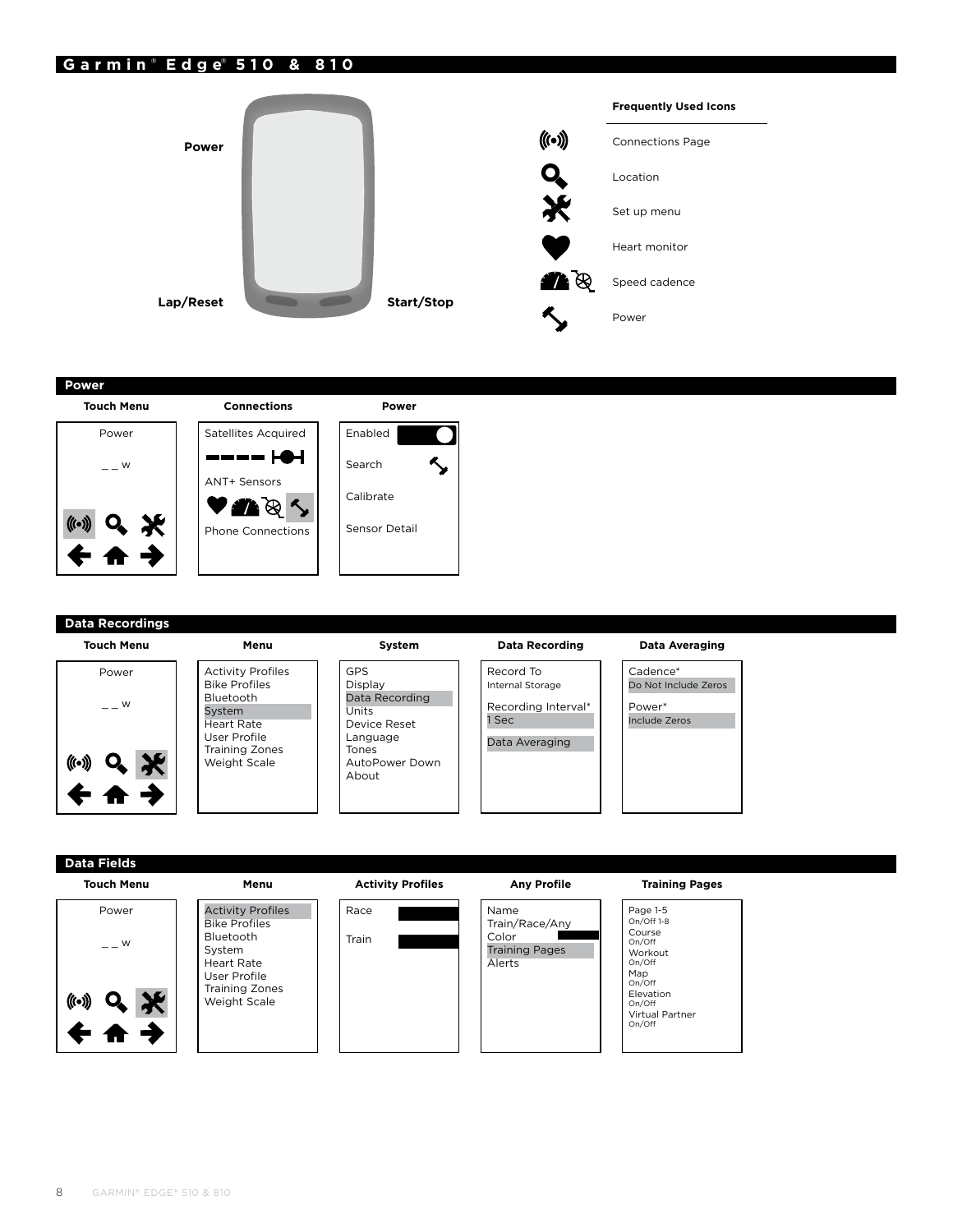| <b>Touch Menu</b>          | Menu                                             | System                  | Language            | Languages           |
|----------------------------|--------------------------------------------------|-------------------------|---------------------|---------------------|
| Power                      | <b>Activity Profiles</b><br><b>Bike Profiles</b> | <b>GPS</b><br>Display   | Language<br>English | English<br>Hrvatski |
| $  \mathsf{W}$             | Bluetooth<br>System                              | Data Recording<br>Units |                     | Cesky<br>Dansk      |
|                            | <b>Heart Rate</b>                                | Device Reset            |                     | Nederlands          |
|                            | User Profile<br><b>Training Zones</b>            | Language<br>Tones       |                     | Suomi<br>Francais   |
| <b>AL</b><br>$((\bullet))$ | Weight Scale                                     | AutoPower Down<br>About |                     | Deutsch             |
|                            |                                                  |                         |                     | $\cdots$            |
|                            |                                                  |                         |                     |                     |

# **Speed / Cadence**

#### **Touch Menu**







**Heart Rate**